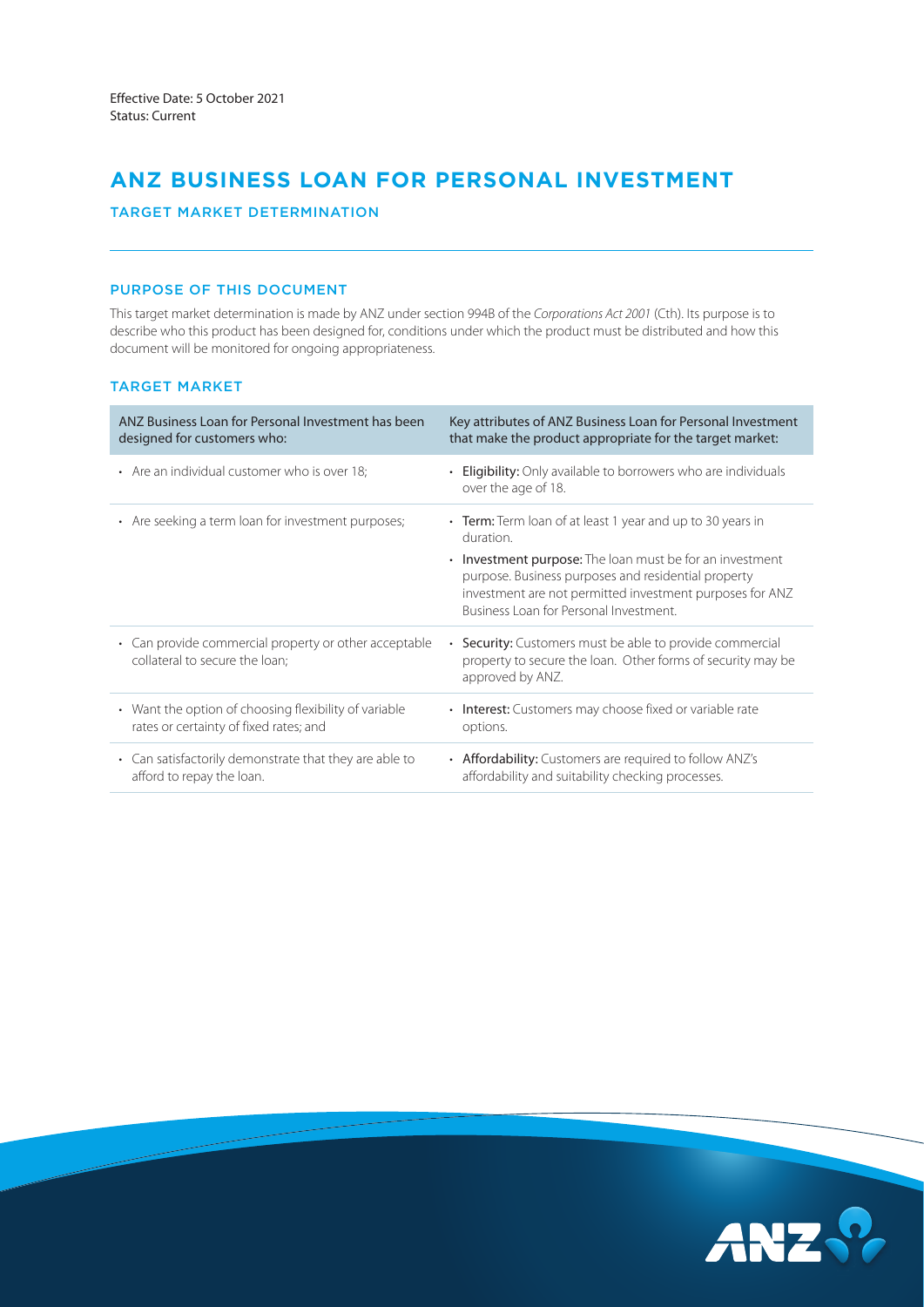# DISTRIBUTION CONDITIONS

ANZ applies the following conditions and restrictions to the distribution of ANZ Business Loan for Personal Investment so that the product is likely to be provided to customers in the target market.

|                             | Condition                                                                                                                                                                                                                                                                                                                                                                                                                                                                                    | Why do we do this?                                                                                                                                                                                                                                                                                                                                                                                                                                                                                                                                                                                                                                               |  |
|-----------------------------|----------------------------------------------------------------------------------------------------------------------------------------------------------------------------------------------------------------------------------------------------------------------------------------------------------------------------------------------------------------------------------------------------------------------------------------------------------------------------------------------|------------------------------------------------------------------------------------------------------------------------------------------------------------------------------------------------------------------------------------------------------------------------------------------------------------------------------------------------------------------------------------------------------------------------------------------------------------------------------------------------------------------------------------------------------------------------------------------------------------------------------------------------------------------|--|
| Channel                     | ANZ Business Loan for Personal Investment can only be<br>provided to customers through the following channels:<br>• ANZ Commercial;<br>• ANZ National Business Centre; and<br>• ANZ Private.<br>ANZ Business Loan for Personal Investment cannot be<br>distributed by third parties. Brokers may refer customers<br>to ANZ, however only authorised ANZ staff may decide to<br>issue the product to a customer.                                                                              | So that ANZ only considers providing<br>ANZ Business Loan for Personal<br>Investment if the customer's application<br>is received through channels that are<br>subject to appropriate conditions,<br>controls and/or monitoring by ANZ.                                                                                                                                                                                                                                                                                                                                                                                                                          |  |
| Training &<br>Accreditation | ANZ Business Loan for Personal Investment can only be<br>provided to customers by ANZ directly or through the<br>following persons:<br>• Authorised ANZ staff who are accredited and trained.                                                                                                                                                                                                                                                                                                | So that:<br>• checks are conducted on matters like<br>qualifications and past conduct for<br>ANZ staff involved in the distribution of<br>ANZ products; and<br>• ANZ staff responsible for providing<br>products understand the distribution<br>process they are required to comply<br>with when distributing ANZ products,<br>as well as the legislative framework<br>relevant to their activities.                                                                                                                                                                                                                                                             |  |
| <b>Process</b>              | ANZ Business Loan for Personal Investment can only be<br>provided to customers by following ANZ's affordability and<br>suitability checking processes. These processes are subject<br>to ANZ's requirements to comply with the Banking Code<br>of Practice "diligent and prudent banker" obligations to<br>assess whether the customer can repay by considering the<br>appropriate circumstances reasonably known to the bank<br>about the customer's financial position or account conduct. | So that enquiries are made into a<br>customer's needs and objectives and<br>information is obtained which evidences<br>a customer's ability to repay the loan.<br>ANZ's affordability and suitability<br>checking process includes measures to:<br>• collect financial information from<br>customers that ANZ considers relevant:<br>• analyse that information and assess<br>whether the loan meets the "diligent<br>and prudent banker" standard; and<br>• make enquiries with customers about<br>what they will use the loan for and<br>what loan features they require so that<br>the product is likely to be consistent<br>with their needs and objectives. |  |